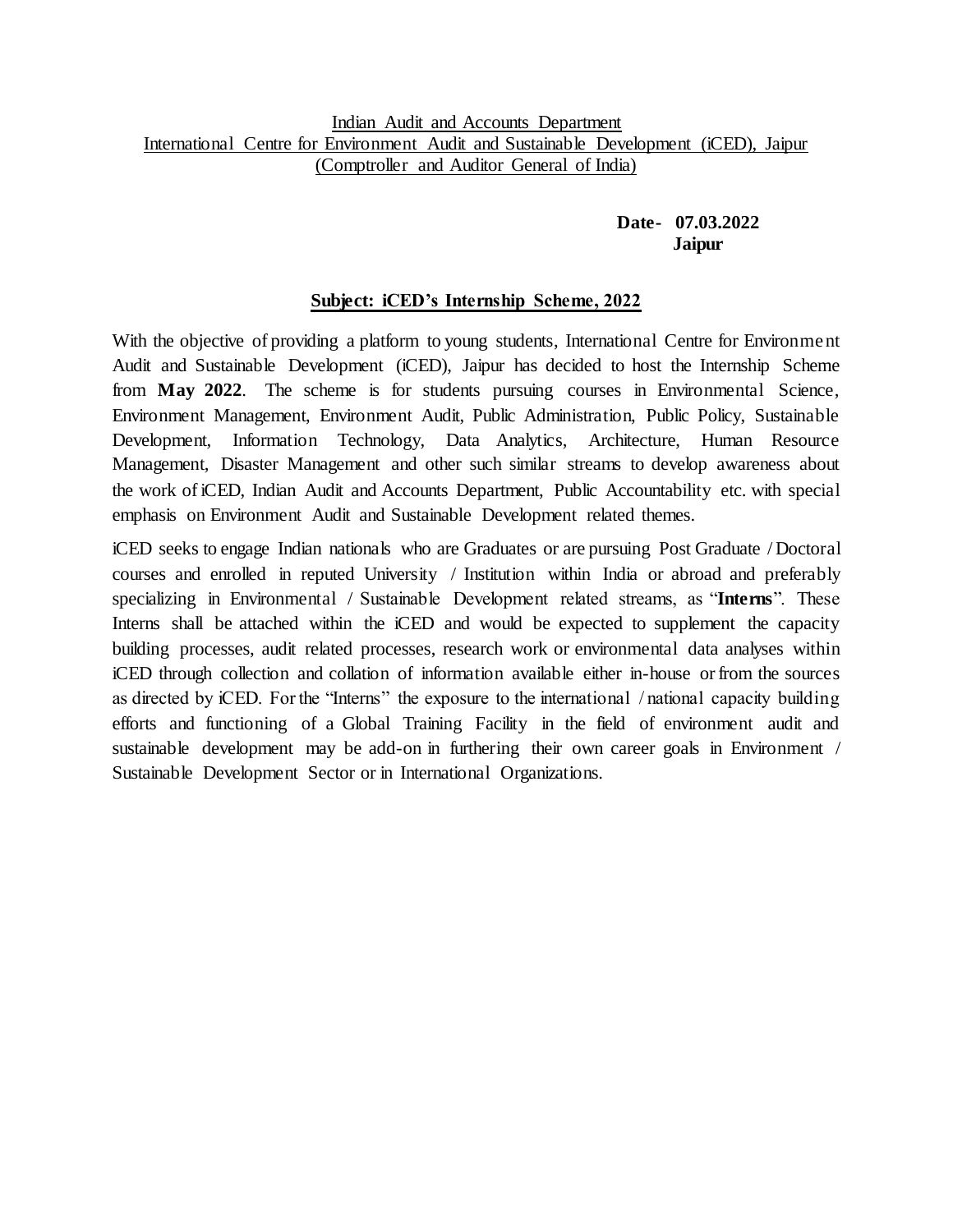# **Internship at iCED**

| <b>Purpose</b>               | The objective behind hiring interns would be:                                                                                                                                                                                                                                                                                                                                                                                                                                                                                                                                                                                                                                                                                                                                                                                                                         |  |  |  |
|------------------------------|-----------------------------------------------------------------------------------------------------------------------------------------------------------------------------------------------------------------------------------------------------------------------------------------------------------------------------------------------------------------------------------------------------------------------------------------------------------------------------------------------------------------------------------------------------------------------------------------------------------------------------------------------------------------------------------------------------------------------------------------------------------------------------------------------------------------------------------------------------------------------|--|--|--|
|                              | To allow young students to be associated with iCED / Indian Audit<br>a.<br>and Accounts Department for assistance in research activity, analysis in<br>formulation of training products, delivery of training products, preparation of<br>training material, formulation of audit objectives/ areas for audit etc. for<br>mutual benefits.<br>b. To provide a platform for students pursuing courses in Environmental<br>Science, Environmental Economics, Environmental Law, Environment<br>Management, Environment Audit, Public Administration, Public Policy,<br>Sustainable Development, Information Technology, Data Analytics,<br>Architecture, Human Resource Management, Disaster Management and other<br>such similar streams to develop awareness about the work of iCED, Indian<br>Audit and Accounts Department, Public Accountability etc. with special |  |  |  |
|                              | emphasis on Environment Audit and Sustainable Development related<br>themes.                                                                                                                                                                                                                                                                                                                                                                                                                                                                                                                                                                                                                                                                                                                                                                                          |  |  |  |
| <b>Eligibility</b>           | Indian nationals who are Graduate or are pursuing Post Graduate / Doctoral<br>Environmental<br>Science, Environmental<br>$\mathbf{m}$<br>Economics,<br>courses<br>Environmental Law, Environment Management, Disaster Management,<br>Public Administration, Public Policy, Sustainable Development, Information<br>Technology, Data Analytics, Architecture, Human Resource Management<br>studies in their curriculum in Universities / Institutions of National and<br>International repute are eligible to apply. Those awarded "Junior Research"<br>Fellowship" by University Grants Commission (UGC) for research in these<br>subjects would be preferred. In case there are more applications than required<br>by iCED, screening of prospective interns would be done by applying<br>appropriate methodology.                                                   |  |  |  |
| <b>Duration</b>              | Duration of internship would be 2 months, which may be extended up to 6<br>months and begin from the month of May 2022.                                                                                                                                                                                                                                                                                                                                                                                                                                                                                                                                                                                                                                                                                                                                               |  |  |  |
| Number of<br>interns         | Maximum two interns from one Institution / University would be selected<br>for internship.                                                                                                                                                                                                                                                                                                                                                                                                                                                                                                                                                                                                                                                                                                                                                                            |  |  |  |
| <b>Token</b><br>remuneration | The students would be allowed to use our logistical facilities to the extent<br>of space, internet, library, computers and personal guidance and do their<br>work in respect of their dissertation which would be related to our sphere of<br>work.<br>No remuneration would be payable to the interns if they are financed<br>through various scholarships. A token remuneration $\omega$ Rs. 10,000/- per<br>month would be offered to the interns for meeting the conveyance and other                                                                                                                                                                                                                                                                                                                                                                             |  |  |  |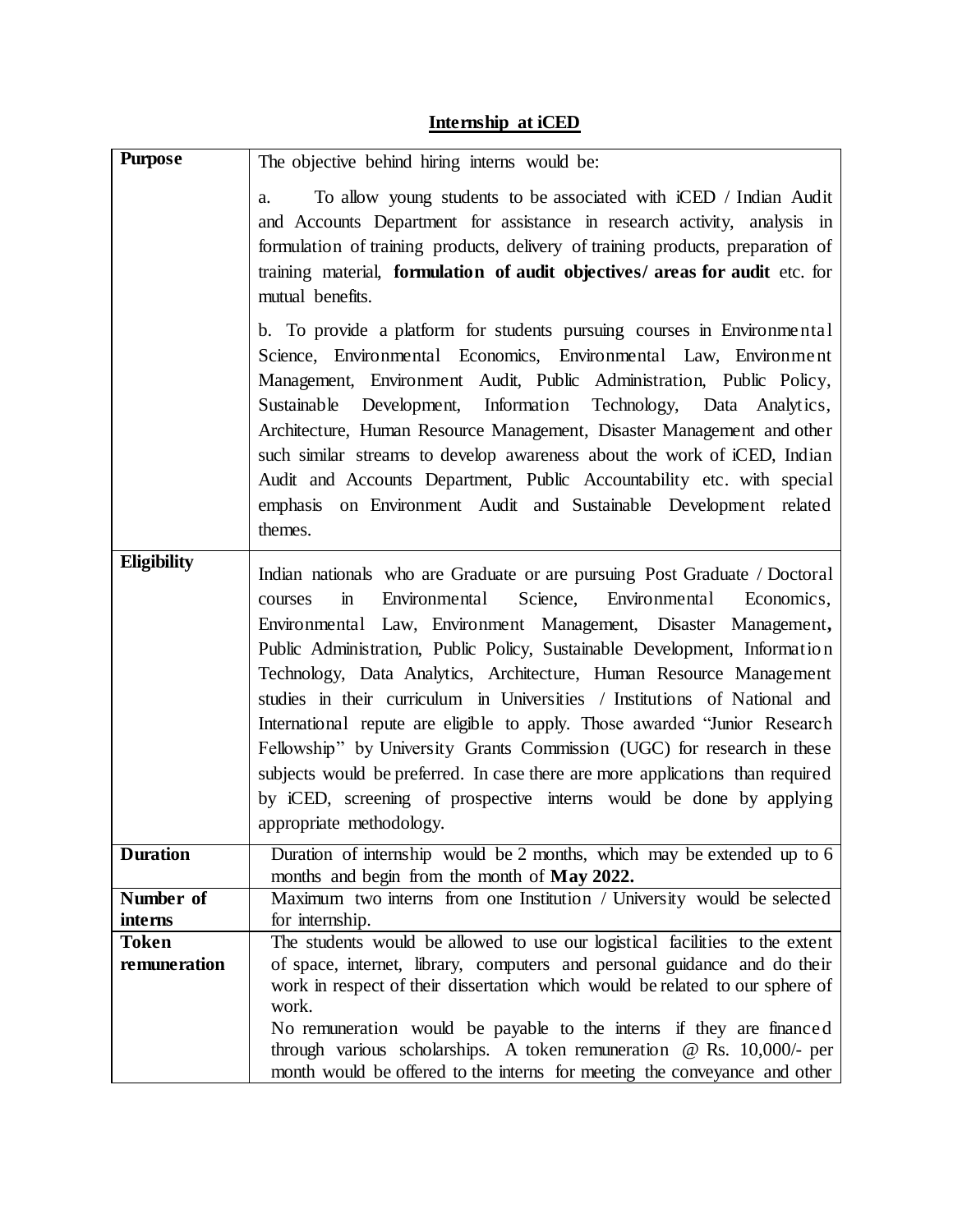|                        | daily needs. It will be reduced to Rs.5000/- in case boarding and lodging is   |  |  |  |  |  |
|------------------------|--------------------------------------------------------------------------------|--|--|--|--|--|
|                        | provided by iCED. However, the payment of monthly stipend would be             |  |  |  |  |  |
|                        | clearly linked to the achievement of predetermined milestones in their         |  |  |  |  |  |
|                        | project work.                                                                  |  |  |  |  |  |
|                        | They have to perform tasks for iCED like assisting ongoing research            |  |  |  |  |  |
|                        | activities, compiling research related inputs / analyses, assisting faculty in |  |  |  |  |  |
|                        | taking sessions, developing content, helping create / update / modify /        |  |  |  |  |  |
|                        | analyse database, preparation of audit guidelines, audit objectives etc. The   |  |  |  |  |  |
|                        | remuneration would be payable on satisfactory completion of prescribed         |  |  |  |  |  |
|                        | milestones and on submission of their documented assignments including         |  |  |  |  |  |
|                        | the interim documentation, if any, as may be prescribed in the beginning.      |  |  |  |  |  |
|                        | In the event of those interns, holding at least Post-Graduate degree in        |  |  |  |  |  |
|                        | relevant subject, being required to be faculty / co-faculty for training       |  |  |  |  |  |
|                        | programmes at iCED they would be paid honorarium, irrespective of their        |  |  |  |  |  |
|                        | financing status, as sanctioned by the Competent Authority. Interns will not   |  |  |  |  |  |
|                        | be entitled to any other allowance / benefit beyond the above remuneration.    |  |  |  |  |  |
| Boarding,              | The interns may be provided concessional accommodation within                  |  |  |  |  |  |
| Lodging and            | campus of iCED.                                                                |  |  |  |  |  |
| <b>Transport</b>       | They would also be allowed access to sports / recreation / canteen             |  |  |  |  |  |
| <b>Facility</b>        | facilities and would be treated at par with iCED employees for the purpose     |  |  |  |  |  |
|                        | of concessions offered, if any.                                                |  |  |  |  |  |
|                        | All other costs including travelling cost to and from iCED would be            |  |  |  |  |  |
|                        | borne by the interns. If iCED is in position to accommodate them in the Bus    |  |  |  |  |  |
|                        | service provided to staff, the same may be offered free.                       |  |  |  |  |  |
| <b>Maintaining</b>     | Interns would be required to submit a declaration of respecting and            |  |  |  |  |  |
| <b>Confidentiality</b> | maintaining confidentiality regarding the issues / information in respect of   |  |  |  |  |  |
|                        | the functioning of the Comptroller and Auditor General of India which may      |  |  |  |  |  |
|                        | be available to them due to their being associated with iCED or from sources   |  |  |  |  |  |
|                        | iCED may refer them to. In particular, contents of documents / references /    |  |  |  |  |  |
|                        | databases, etc. obtained from Indian Audit and Accounts Department shall       |  |  |  |  |  |
|                        | not be shared / revealed by interns except with specific written approval of   |  |  |  |  |  |
|                        | competent authority in iCED.                                                   |  |  |  |  |  |
| Nature of              | The interns shall prepare the outline of the expected outcome of the project   |  |  |  |  |  |
| engagement             | plan in pursuit, by discussing the same, with the Director General, iCED       |  |  |  |  |  |
|                        | or the person authorised by him. The interns, shall then submit to the         |  |  |  |  |  |
|                        | Research Section the execution part of the project plan, along with the        |  |  |  |  |  |
|                        | time lines. The first month stipend shall be released subject to this          |  |  |  |  |  |
|                        | submission.                                                                    |  |  |  |  |  |
|                        |                                                                                |  |  |  |  |  |
|                        | After completion, the intern shall submit the project both in a hard copy      |  |  |  |  |  |
|                        | and a soft copy to Director (T&R). The same will be discussed in detail        |  |  |  |  |  |
|                        | among the Research Section, in consultation with the interns.                  |  |  |  |  |  |
|                        | The interns shall be attached to Sr.AO (Research) who shall ensure timely      |  |  |  |  |  |
|                        | initiation of the work plan and final submission of the project report.        |  |  |  |  |  |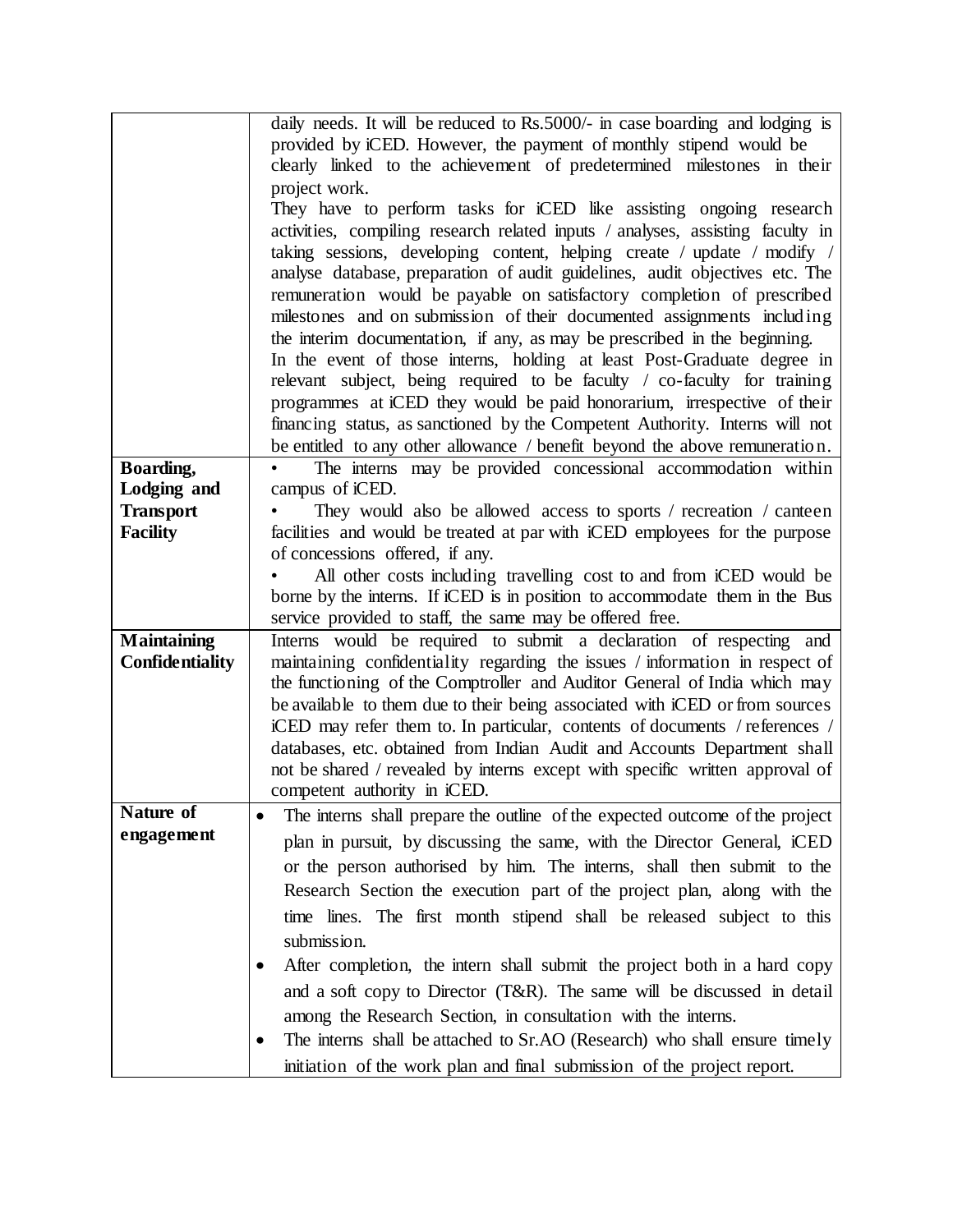|                       | The interns would be mentored and monitored by the Director General and              |  |  |  |  |
|-----------------------|--------------------------------------------------------------------------------------|--|--|--|--|
|                       | Director (T&R), iCED, Jaipur,                                                        |  |  |  |  |
|                       | Term of engagement may be altered at any time prior to ordering the<br>$\bullet$     |  |  |  |  |
|                       | engagement by Director General, iCED.                                                |  |  |  |  |
|                       | The internship is neither a job offer nor an assurance of a job with                 |  |  |  |  |
|                       | iCED or any office under the CAG of India.                                           |  |  |  |  |
| Submission of         | The output of the students work and the material collected by the student for        |  |  |  |  |
| assignments           | completion of dissertation / research output would be shared by the student          |  |  |  |  |
|                       | with iCED. The same should be provided by the student in a logically                 |  |  |  |  |
|                       | classified manner with a paper indicating how iCED / IAAD can utilise the            |  |  |  |  |
|                       | material.                                                                            |  |  |  |  |
|                       | Given the mentoring offered to the interns and the nature of the work, the           |  |  |  |  |
|                       | right to intellectual property over the output will rest with IA&AD                  |  |  |  |  |
|                       | department.                                                                          |  |  |  |  |
| <b>Certificate of</b> | Certificates (if any) will be issued to the interns on satisfactory completion       |  |  |  |  |
| Internship            | of their internship and on submission of assignment and its evaluation by            |  |  |  |  |
|                       | competent authority at iCED.                                                         |  |  |  |  |
| <b>Selection</b>      | All the applications will be scrutinized primarily by a Screening Committee          |  |  |  |  |
|                       | nominated by DG, iCED. Final selection decision would be taken by the                |  |  |  |  |
|                       | Committee of Senior Officers where in DG, iCED would be one of the                   |  |  |  |  |
|                       | members.                                                                             |  |  |  |  |
| <b>Termination</b>    | The tenure of an intern may be curtailed / ended at any time if competent            |  |  |  |  |
|                       | authority at iCED deems that the association with the intern is not in the           |  |  |  |  |
|                       | interest of iCED / IAAD due to behaviour of the intern or for any other              |  |  |  |  |
|                       | reason. Decision of the Director General, <i>iCED</i> in this regard would be final. |  |  |  |  |
|                       | If the intern whose association has been alienated continues to act in a             |  |  |  |  |
|                       | manner as to give an impression of continuing to be associated with iCED /           |  |  |  |  |
|                       | any officer under the CAG, the intern shall render himself / herself liable to       |  |  |  |  |
|                       | appropriate legal action.                                                            |  |  |  |  |

Disclaimer: The interview board may at any time in its sole discretion change the conditions /rules set forth in the Internship Circular.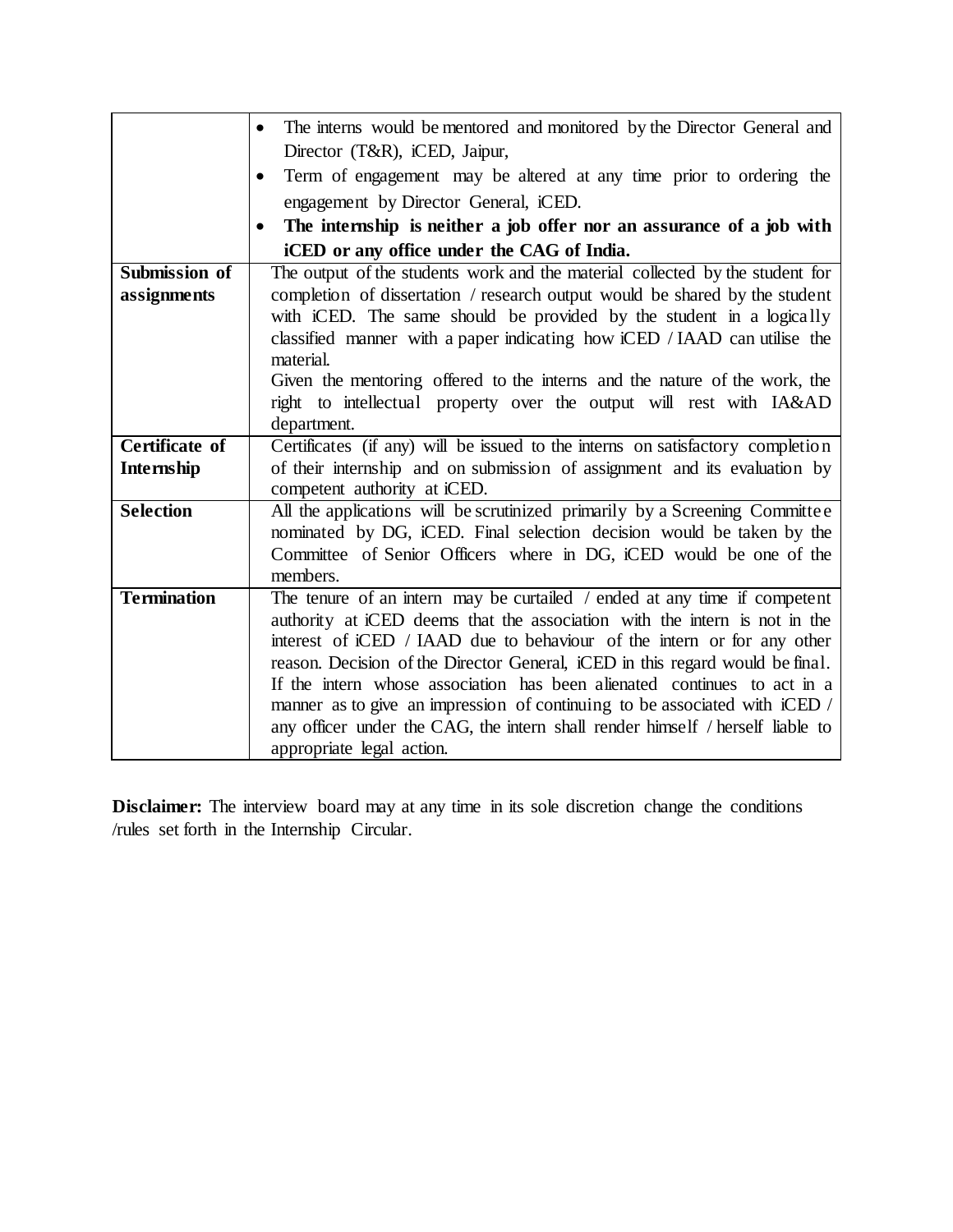## **PERFORMA OF APPLICATION FOR INTERNSHIP SCHEME 2022**

| Name                                             |  |
|--------------------------------------------------|--|
| Address for correspondence<br>(with contact no.) |  |
| E-mail address                                   |  |
| Date of Birth                                    |  |
| Nationality                                      |  |
| Educational Qualification                        |  |

(Starting from 10th onward)

| Sl.<br>N <sub>0</sub> | Name of Board/<br>University/Institute | Examination | Year of<br>Passing | Division<br>Obtained<br>With<br>Percentage | Subjects |
|-----------------------|----------------------------------------|-------------|--------------------|--------------------------------------------|----------|
|                       |                                        |             |                    |                                            |          |
|                       |                                        |             |                    |                                            |          |
|                       |                                        |             |                    |                                            |          |
|                       |                                        |             |                    |                                            |          |

Course presently pursuing, the : University/Institute and its duration (Letter from the present institution Indicating his/her status to be enclosed)

Period for which internship applied : (2-6 months only)

Areas of interest in which : Internship is required (Indicate 3 options Out of the list on page 2); give a preliminary outline Of the proposed project in 200 words max.

Why do you want to join this internship: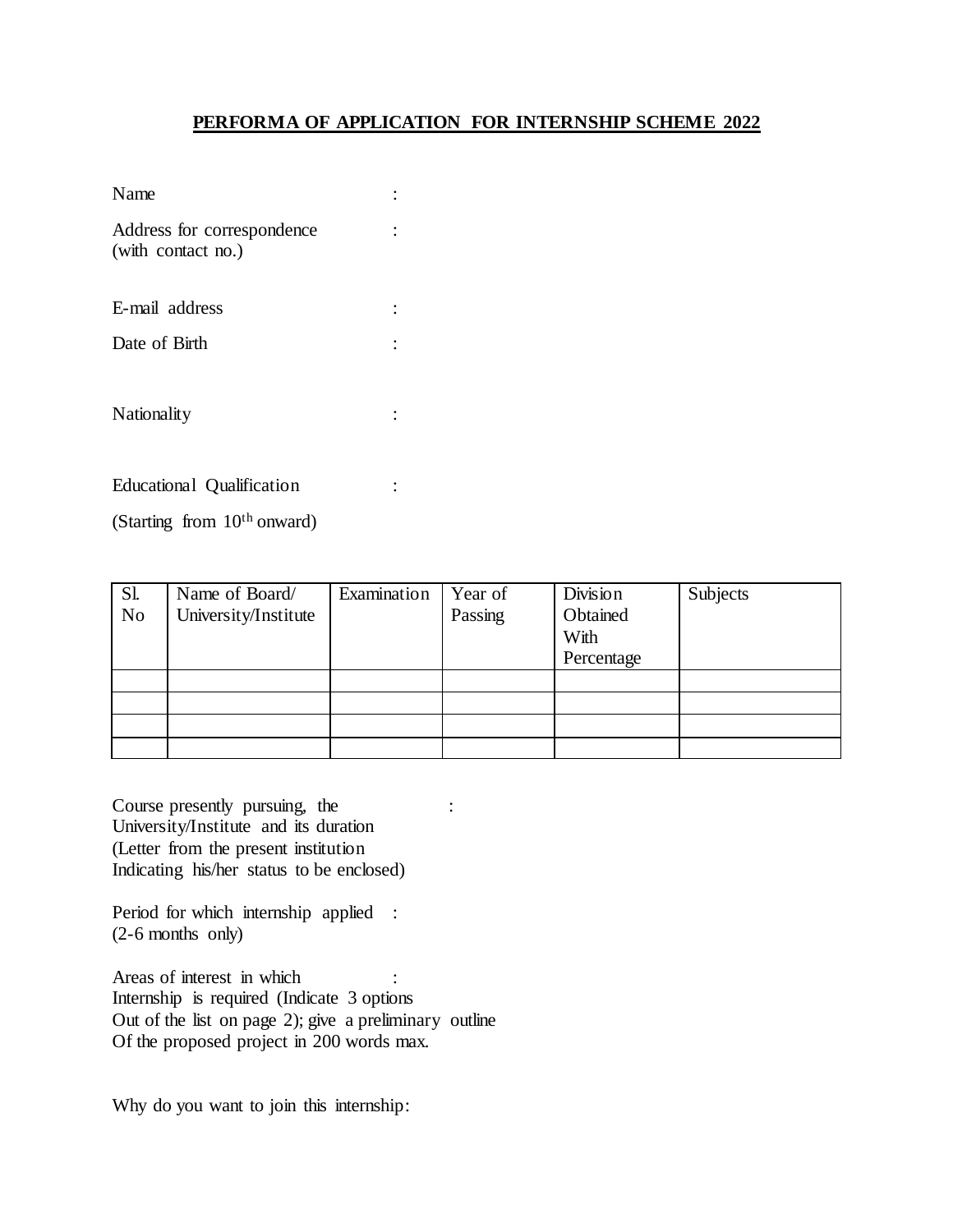In the chosen area (In brief not exceeding 100 words)

Two recommendations (not exceeding : 500 words each) from Professors/Guide/ Employer/Peer

## **Undertaking:**

|        |             | Son/Daughter | of |
|--------|-------------|--------------|----|
| Shri   |             |              |    |
| Age    | resident of |              |    |
| hereby |             |              |    |

Declare that the information given above and in the enclosed documents is true to the best of my knowledge and belief and nothing has been concealed therein. I am well aware of the fact that if the information given by me is proved false/not true, I will have to face the punishment as per the law. Also, all the benefits availed by me shall be summarily withdrawn.

## **(Signature)**

## **Date:**

N.B: Application should be filled by typing in the above Performa only: no other format will be accepted. Application filled by hand will not be accepted.

## **List of Potential Areas for Research Internship**

1. Exploration of sources of Environmental Data and its Analysis using Information Technology

2. Environmental Risk Analysis of various States / Regions of India based on DPSIR (Driving Force-Pressure-State-Impacts-Response) and other similar Frameworks / tools

3. Background Studies / Position Papers, of following environmental issues, so as to assist Risk Analysis in governance of the said issue for identification of risk areas and preparation of Audit Guidelines (Advisory Guides) for audit of such issue:

- a. Climate Change & Climate Finance, Carbon capture technology, Green finance mechanism etc.
- b. Implementation of Agenda 2030 (Sustainable Development Goals) and environmental conservation
- c. Sustainable Agriculture
- d. Natural Calamities viz. Forest Fires, Earthquakes, Floods, flash floods, permafrost issues, Tsunamis etc.